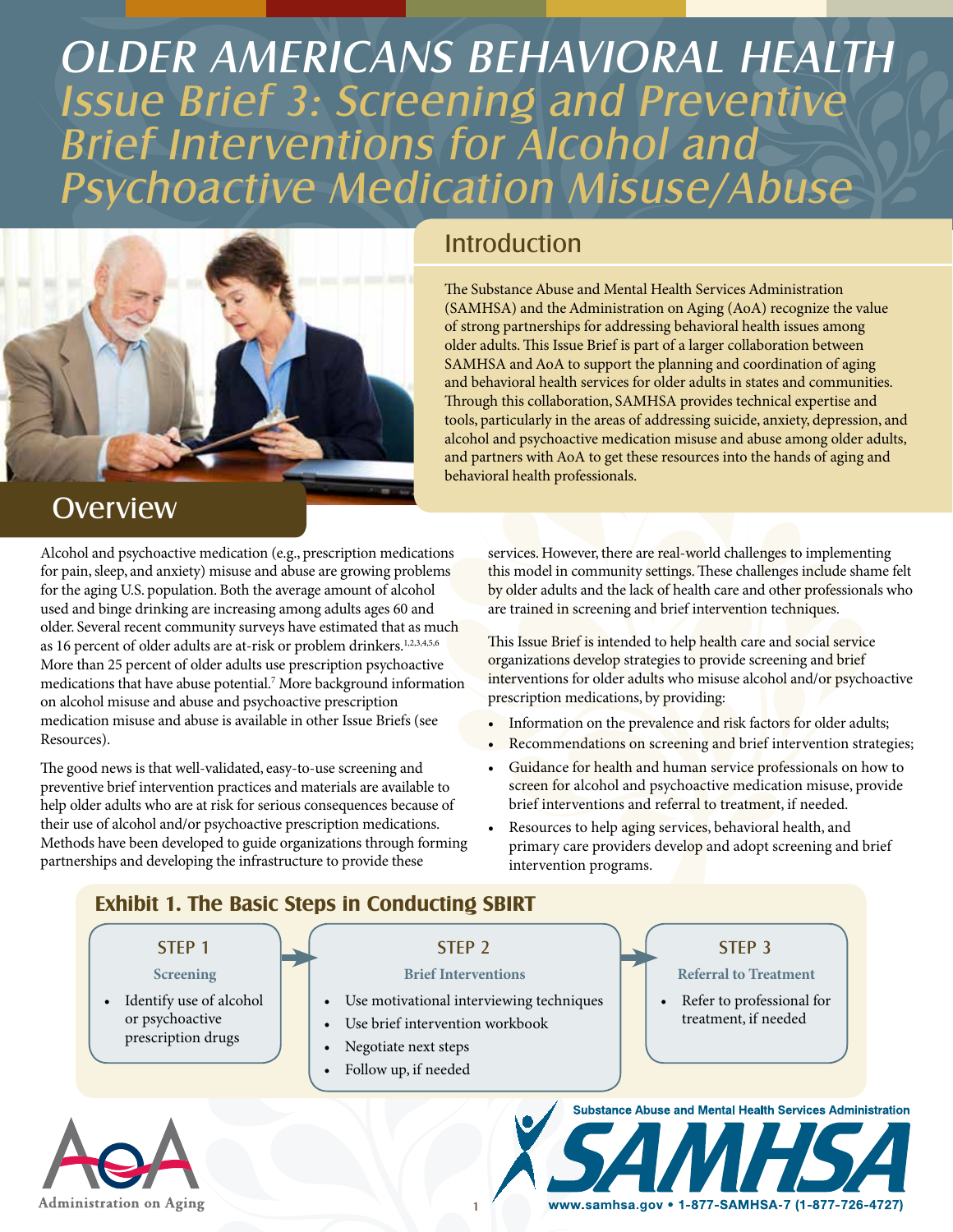### Screening and Brief Interventions

A large body of evidence shows that screening and preventive motivational brief interventions can effectively reduce drinking, particularly for at-risk and problem users. Over the last 20 years, more than 100 preventive interventions in a variety of medical and social service care settings have proved to be efficacious in reducing alcohol misuse among younger and older adults. See reviews;<sup>8,9</sup> randomized controlled trials with older adults;<sup>10,11,12</sup> and a rigorous evaluation of implementation in an aging network that included alcohol, prescription medications, and illicit drugs.<sup>13</sup> The Screening, Brief Intervention, and Referral to Treatment (SBIRT) approach (Exhibit 1) is a well-established evidence-based model some organizations use to address alcohol and medication misuse and abuse among older adults.

#### Screening: Alcohol

An older adult can be asked simple questions about heavy alcohol-use days during an interview or in a paper-and-pencil or computerized format that addresses other health-related questions. If he or she answers "yes" to the following prescreening question, then the health professional should ask more in-depth screening questions:

- *Prescreening question: Do you drink beer, wine, or other* alcoholic beverages?
- *Follow-up question:* If yes, how many times in the [past year, past 3 months, or past 6 months] have you had five or more drinks in a day (for men)/four or more drinks in a day (for women)?
- Follow-up question: On average, how many days per week do you drink alcoholic beverages?
- • *Follow-up question if the person drinks alcohol weekly or more often:* On a day when you drink alcohol, how many drinks do you have?

A useful validated screening instrument is the Alcohol Use Disorders Identification Test (AUDIT), which was developed by the World Health Organization as a brief screening tool for excessive drinking.<sup>14,15,16,17</sup>

# Use of a Brief Intervention Workbook

Brief intervention protocols often use a workbook containing the steps listed in Exhibit 2. Workbooks provide opportunities for the older adult and the health professional to discuss cues to use, reasons for use, and reasons to cut down or quit. Workbooks include negotiated agreements for next steps, as well as daily diary cards for self-monitoring. Using a workbook to conduct a brief intervention should take no more than 30 minutes, on average. The approach follows principles of motivational interviewing.

#### Screening: Psychoactive Medication

To screen for psychoactive medication misuse, health care professionals can ask the older adult to complete a structured screening questionnaire (either self-administered or staffadministered). The ASSIST drug use questionnaire has been adapted to target psychoactive prescription medications and is useful in determining both the level of use and potential consequences (**http://www.drugabuse.gov/sites/default/files/ pdf/nmassist.pdf**).

#### Screening: Need for Treatment

If the prescreening assessment indicates a possible problem, the older adult should be asked additional questions to assess for the need for treatment:

- • *Screening questions:*
	- 1. Have you used any medications for problems like back pain, muscle pain, headaches, arthritis, fibromyalgia, and so forth?
	- 2. Have you used any medications to help you fall asleep, to help you deal with anxiety or nerves, or to help you when you feel agitated?
- Follow-up questions: If yes, what medications are you taking for [pain, sleep, anxiety, nerves]? If the medications taken are prescription psychoactive medications, additional screening questions should be asked to determine amounts taken and consequences.

**Universal screening** for use of alcohol, psychoactive prescription medications, and illicit drugs is recommended. The combined use of alcohol and psychoactive prescription medications can be particularly dangerous. Older adults need to know the dangers of mixing these substances.

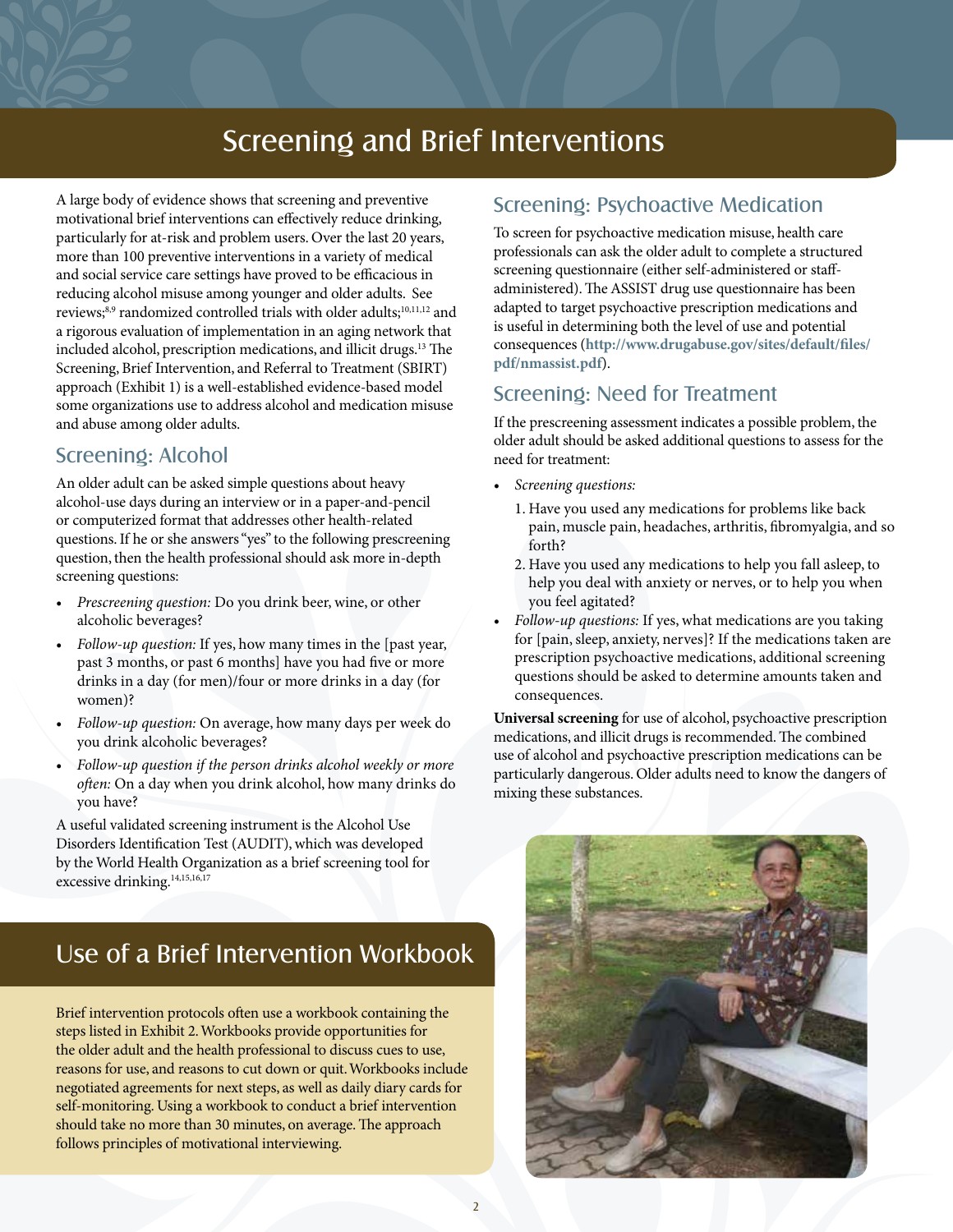#### **Exhibit 2. Steps in a Brief Preventive Intervention**

- 1. **Identification of future goals** for health, work, activities, hobbies, relationships, and financial stability.
- 2. **Summary of health habits.** Customized feedback on screening questions relating to drinking and/or psychoactive medication use patterns and other health habits (may also include smoking, nutrition, tobacco use, seat belt use, safe sex, and so forth).
- 3. **Discussion of standard drinks.** A standard drink equals 12 grams of alcohol, which is roughly the equivalent of 12 ounces of beer or ale, 1.5 ounces of distilled spirits, 4–5 ounces of wine, and 4 ounces of sherry or liqueur.
- 4. **Discussion of the norms for alcohol/ psychoactive medication use in the population**, and where the older adult's use fits into the population norms for his/ her age group.
- 5. **Consequences of at-risk use.** This discussion relates consequences of alcohol and/ or psychoactive medication misuse to a potential or ongoing health problem of the older adult (e.g., high blood pressure, pain management, anxiety, gastrointestinal problems).
- 6. **Reasons to quit or cut down on use.** This is a very brief discussion of how changing an individual's use could have important benefits.
- 7. **Negotiated agreement.** Drinking limits or actions needed to address psychoactive medication use are negotiated. Actions for medication use might include reviewing medications with the prescribing doctor or a pharmacist and using medications as prescribed.
- 8. **Coping with risky situations.** Social isolation, boredom, pain, and negative family interactions can present special problems for people trying to change their behavior. It helps if the older adult can identify situations and moods that can be risky, as well as some positive ways to cope with them.
- 9. **Summary of the session.** The summary should include a review of the session, including a discussion of the drinking and/or use, a review of the agreed-on drinking and/or psychoactive medication goals, and information on completing the alcohol/ psychoactive medication diary cards (calendar). The older adult is given the workbook at the end of the session.

## Implementing Screening and Brief Interventions

An important issue for aging services providers is having methods available to help them set up an evidence-based screening and intervention program in their agencies. The RE-AIM model of program implementation<sup>18</sup> offers a useful framework for evaluating the introduction and implementation of evidence-based screening and preventive interventions. The goal of RE-AIM is to encourage program planners, administrators, funders, evaluators, and policymakers to focus on the essential program elements that improve the sustainable adoption and implementation of effective evidence-based health promotion programs. Paying attention to these key program elements increases the likelihood of improving the health of the entire population at risk for alcohol and/or psychoactive medication misuse. The RE-AIM model is described on the National Council on Aging's (NCOA's) website (**http://www.healthyagingprograms.org**), where the Issue Brief RE-AIM for *Program Planning: Overview and Applications* is available.19

The steps in the RE-AIM model include Reach, Effectiveness, Adaption, and Implementation and Maintenance, NCOA, working with AoA and others, has added Planning and Partnerships to the model and now refers to the model as (P)RE-AIM. The implementation model's guidelines, workbooks, and surveys are available to help agencies and the professionals more easily provide these services.

### Key Actions for Aging Services Networks

• Implement SBIRT programs in your organization. A potential source of funding is Title IIID of the Older Americans Act, which supports education and implementation of evidence-based programs that promote healthful lifestyles and behaviors. The Florida BRITE (Brief Interventions and Treatment for Elders) Project, based on the SBIRT model, is an example of a program that can be supported with Title IIID funds.

#### Key Actions for the Behavioral Health Networks

Reach out and engage older adults in your community by partnering with the aging network and providing SBIRT to older adults when appropriate. SAMHSA Block Grant funding can be used for this purpose.

#### Key Actions for Physical Health Services

• Integrate routine screening for alcohol and medication misuse into regular medical visits with older adults. Provide brief interventions/ counseling for those who screen positive for alcohol or medication misuse or abuse. Medicare reimburses physicians in primary care settings for screening and behavioral health counseling to reduce alcohol misuse. For more information, visit **[http://www.cms.](http://www.cms.gov/medicare-coverage-database/details/nca-decision-memo.aspx?NCAId=249) [gov/medicare-coverage-database/details/nca-decision-memo.](http://www.cms.gov/medicare-coverage-database/details/nca-decision-memo.aspx?NCAId=249) [aspx?NCAId=249](http://www.cms.gov/medicare-coverage-database/details/nca-decision-memo.aspx?NCAId=249)**.